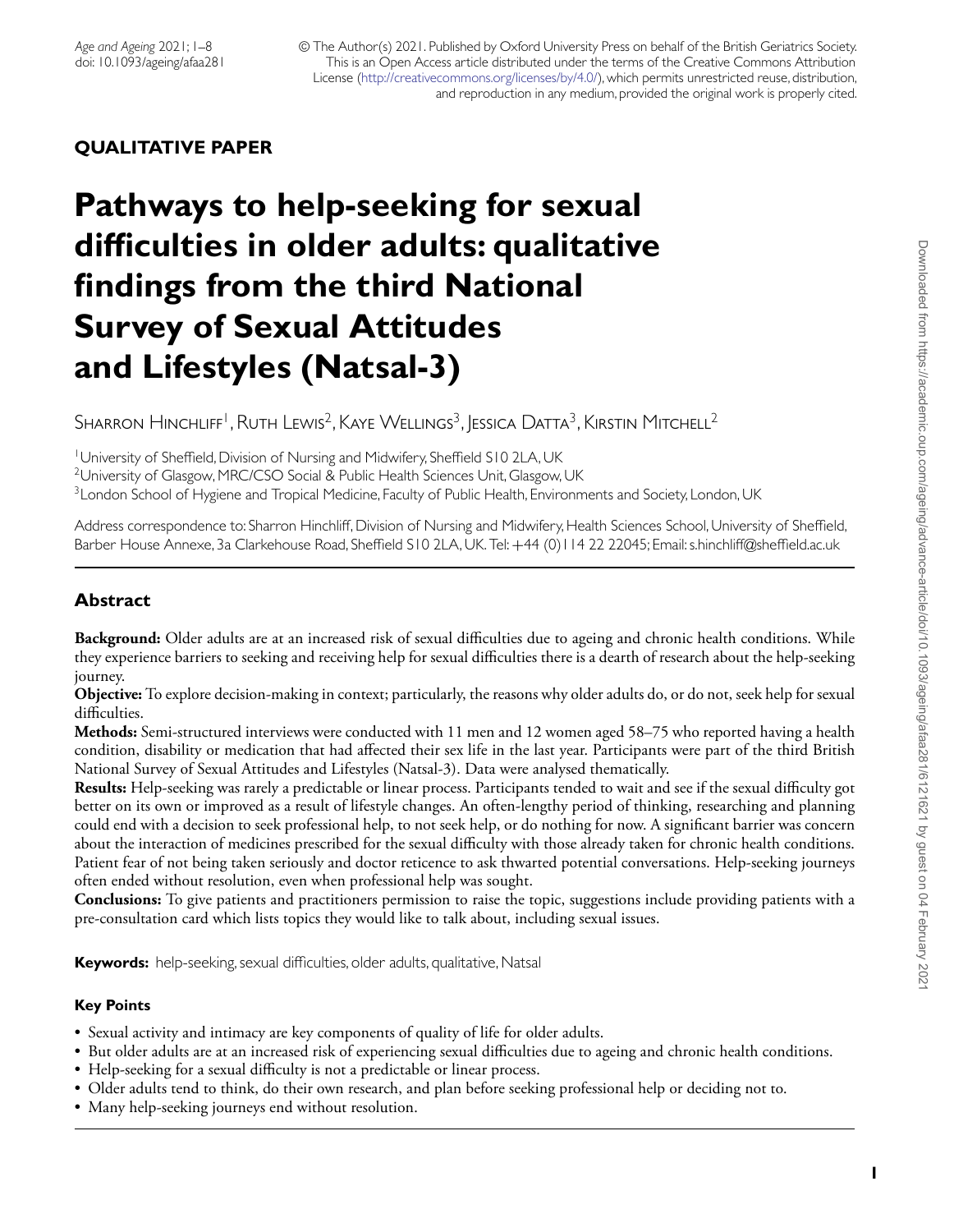## **Background**

Sexual activity and intimacy are important across the adult life-course, and many older adults view both as quality of life components with benefits to health and well-being [\[1\]](#page-6-0). However, with increasing age comes the likelihood of experiencing a sexual difficulty and research indicates that older adults face barriers to seeking and receiving help [\[2\]](#page-6-1). To date, little is known about the decision-making process of older adults when considering seeking help for sexual difficulties.

Sexual difficulties are common in middle and older age [\[3\]](#page-6-2). The most recent National Survey of Sexual Attitudes and Lifestyles (Natsal-3) (of which this paper is part) found that just under a third of men aged 65–74 had erection difficulties, over a third of women lacked interest in sex, and one in five women experienced uncomfortable vaginal dryness [\[4\]](#page-6-3). An earlier survey of adults aged 40–80 found that the most common sexual problems for sexually active men in the UK were early ejaculation (20%) and erectile dysfunction (18%). For sexually active UK women, it was lack of interest (33.7%), lack of pleasure (25.2%) and inability to orgasm (23.6%) [\[5\]](#page-7-0). Sexual difficulties are a 'less visible' aspect of chronic health conditions: currently in the UK, around 15 million people have at least one chronic condition [\[6\]](#page-7-1). Living with a chronic condition can affect sexual enjoyment in a number of ways. For example, sexual difficulties can be the result of diseases such as diabetes which can harden and narrow the blood vessels and cause erectile problems and reduced vaginal sensitivity. Conditions which are painful, such as arthritis, affect a person's mobility or comfort when having sex.

Sexual difficulties can be caused by the medicines prescribed to manage chronic health conditions. Common drugs with side-effects which may affect sexual activity include cardiovascular drugs, anti-epileptics, and cancer drugs such as long-acting gonadotrophin-releasing hormone agonists [\[7\]](#page-7-2). Individuals with multi-morbidities take numerous medications, and older adults have an increased sensitivity to medicines which can make the treatment of iatrogenic sexual dysfunction challenging. Less obvious difficulties arise from taking medication, for example dry mouth [\[8\]](#page-7-3), which can interfere with sexual intimacy. Additional ways in which chronic conditions can impact sexual activity and pleasure include the psychological adjustment to diagnosis and to body-altering treatments, which can affect sexual self-esteem [\[9\]](#page-7-4). Chronic illness may mean a shift in roles for those in relationships as one partner becomes dependent on the other, which can reduce sexual attraction and desire [\[10\]](#page-7-5). And those with an illness that affects sexual function may lack the confidence to meet new partners [\[11\]](#page-7-6).

Research has found that older adults with sexual difficulties are at an increased risk of depression [\[12\]](#page-7-7). Qualitative research conducted as part of the English Longitudinal Study on Ageing identified a connection between sexual difficulties and feelings of frustration, sadness, and relationship breakdown [\[13\]](#page-7-8). Distress plays a role in decision-making, and a higher degree of distress about a sexual difficulty increases the likelihood of discussing it with a physician [\[13](#page-7-8)[–15\]](#page-7-9). Though a wide range of staff, including geriatricians, treat medical conditions that can affect patients' sexual lives, a recent cross-European survey with participants aged 60–75 found that the first stop for those with a sexual difficulty was their general practitioner (GP)/primary-care physician, and the main reasons for seeking help were that 'sex was important to me' and 'sex was important to my relationship' [\[15\]](#page-7-9). Not all older adults with a sexual difficulty seek professional help: reasons include waiting for it to go away, assuming it is a normal part of ageing, embarrassment and fear of an ageist response from the doctor [\[15,](#page-7-9) [16\]](#page-7-10).

Practitioners report barriers to discussing sexual wellbeing with older patients, including time constraints, lack of training, embarrassment, and concern about invading patient privacy [\[16\]](#page-7-10). There is a paradox in that older patients want doctors to ask them about sexual problems whereas doctors want patients to raise the question themselves [\[17,](#page-7-11) [18\]](#page-7-12). Consequently, there is unmet patient need when the practitioner does not ask and the patient does not tell.

In contrast to the extensive research on sexual difficulties in older age which takes a biomedical focus, the research on help-seeking is scarce. We know little about how older adults negotiate the psychological and social factors that inform their decision to seek help. Such findings would be useful for practitioners to develop resources and shape the services they provide. In this qualitative study, we address a gap in the literature by exploring decision-making in context, particularly the reasons why older adults do, or do not, seek help for sexual difficulties.

## **Methods**

The third National Survey of Sexual Attitudes and Lifestyles (Natsal-3) is a probability sample survey of women and men aged 16–74 living in private households in Britain. Overall, 15,162 adults completed the survey, of whom 3,343 were aged between 55 and 74. The response rate for Natsal-3 was 57.7% and the co-operation rate was 65.8%. Fieldwork took place between 2010 and 2012. The full survey methodology and ethical approval are reported elsewhere [\[19\]](#page-7-13).

For the present study, in-depth interviews were conducted with a sub-sample of participants aged 55–74 who took part in the survey. Eligible participants were the 388 men and 281 women who reported having a health condition, disability, or medication that had affected their sex life in the last year. We asked survey participants whether they would be willing to be contacted again about a subsequent interview: 80% agreed. We drew a sample guided by recency of Natsal-3 participation, gender distribution, and geographical spread across Britain. Letters of invitation for the interview were sent, which the researcher followed up by phone to reiterate the purpose of the interview and ask about willingness to take part. Face-to-face interviews were conducted with 11 men and 12 women in their homes. Participants gave signed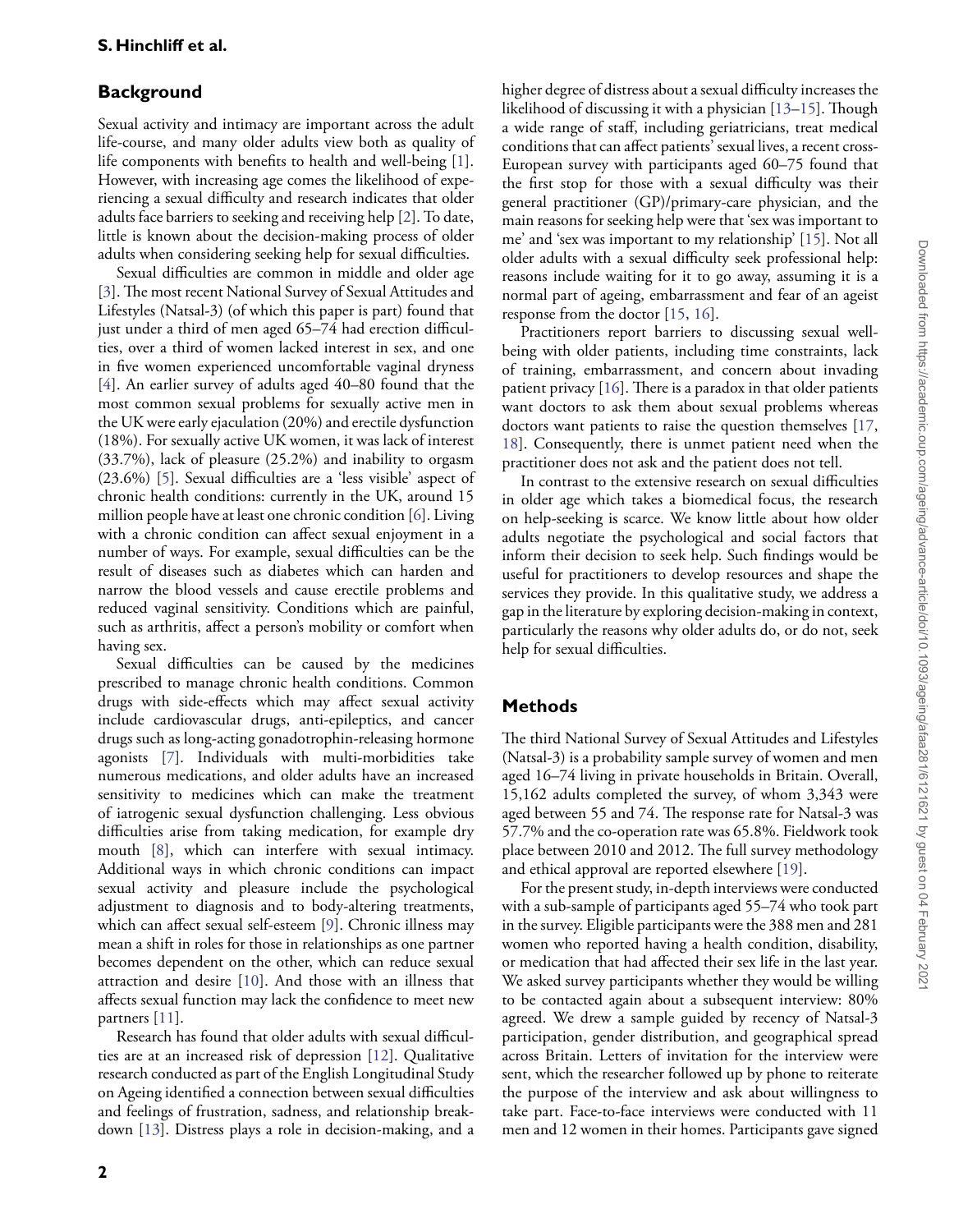| Participant>   | Gender | Age             | Relationship status                        | Experience of sexual difficulty and help-seeking                                                                                         |
|----------------|--------|-----------------|--------------------------------------------|------------------------------------------------------------------------------------------------------------------------------------------|
| M1             | Male   | 75 <sup>a</sup> | Married (second)                           | Takes Erection-enhancing medicine (EEM), wife does not know. Help-seeking<br>not discussed.                                              |
| M <sub>2</sub> | Male   | 61              | Married (second)                           | Takes EEM, sought help for ED but angina puts him off using EEM (fear of<br>heart attack), tried sex aides for wife and a plunger for ED |
| M3             | Male   | 69              | Married (40 years)                         | Tried EEM but did not like the lack of spontaneity. Sought help from GP                                                                  |
| M4             | Male   | 62              | Married (41 years)                         | Tried EEM in the past, sought help twice and thinking of seeking help again                                                              |
| M <sub>5</sub> | Male   | 58              | Single (gay)                               | No sexual desire, help-seeking not discussed                                                                                             |
| M6             | Male   | 63              | Separated                                  | Wife saw doctor at his request about her lack of desire, came off medication<br>and her desire returned                                  |
| M <sub>7</sub> | Male   | 64              | Married (8 years)                          | EEM, help seeking not discussed                                                                                                          |
| M8             | Male   | 64              | Married                                    | Has ED, considered seeking help but has not due to embarrassment                                                                         |
| M9             | Male   | 62              | Widowed (previously<br>married 30 years)   | Tried EEM but does not need it                                                                                                           |
| M10            | Male   | 70              | Single                                     | EEM offered at hospital, he accepted it but has not used it as he has no sexual<br>desire                                                |
| M11            | Male   | 71              | Married (49 years)                         | ED, sought help but the doctor was unhelpful                                                                                             |
| W1             | Female | 71              | Married (long-term)                        | Not sexually active, no sexual desire, has not sought help                                                                               |
| W <sub>2</sub> | Female | 69              | Married (45 years)                         | Not sexually active, might seek help from nurse                                                                                          |
| W3             | Female | 67              | Separated (previously<br>married 40 years) | Not sexually active                                                                                                                      |
| W4             | Female | 71              | Married (53 years)                         | No sexual desire but has sex for husbands pleasure to 'stop him going elsewhere'                                                         |
| W <sub>5</sub> | Female | 69              | Married (third time)                       | Not sexually active, no sexual desire, husband has ED, have not sought help                                                              |
| W <sub>6</sub> | Female | 59              | Cohabiting (long-term)                     | No sexual desire, she and partner do not miss sex                                                                                        |
| W7             | Female | 68              | Single                                     | Not sexually active, not sought help as it is not an issue                                                                               |
| W8             | Female | 74              | Married (50 years)                         | Sexual difficulties due to pain, has sought help in the past                                                                             |
| W9             | Female | 64              | Married (46 years)                         | Husband will not have sex and will not seek help                                                                                         |
| W10            | Female | 65              | Married (33 years)                         | Has a long-term illness but no health practitioners have mentioned sex to her<br>at all                                                  |
| W11            | Female | 59              | Widow (was married<br>27 years)            | She received advice on sex after hysterectomy                                                                                            |
| W12            | Female | 59              | Married (43 years)                         | Husband has sought help for ED                                                                                                           |

<span id="page-2-0"></span>**Table 1**. Characteristics of participants and their experiences of help-seeking

a This participant turned 75 in between the survey and the interview.

consent including to digitally record the interview, and were provided with an information sheet and a list of agencies from which they could seek advice on topics raised, if required. The sex, age, and relationship status of participants, plus their experiences of sexual difficulties and help-seeking, are shown in [Table 1.](#page-2-0)

Interviews explored health status and sexual activity, whether health issues affected sexual activity and pleasure, the relationship context, and action taken by participants in response to health-related sexual difficulties. We undertook a thematic analysis drawing on the principles of Grounded Theory [\[20\]](#page-7-14) where a close reading of the transcripts, followed by open-coding and constant comparison of the data, enabled the identification of key themes. KM coded the entire dataset in NVivo. The theme on experiences of sexual difficulties, and stories of seeking help (or otherwise), was interrogated for this article by SH who undertook further coding to identify subthemes. The analysis was refined with the aid of text searches in NVivo, identification of 'deviant' cases, and continual back and forth reading between raw data and the emerging synthesis of the data. A separate article from Natsal-3 explored sexual activity and sexual satisfaction in this group [\[11\]](#page-7-6); here, we focus on help-seeking.

# **Results**

The majority of participants were married, currently or most recently in different-sex relationships, and aged in their 60s. All had a health condition or took medication that affected their sex life: the most common issue reported by men was erectile difficulties (ED), and women was low/no sexual desire. However, both women and men largely framed helpseeking in relation to ED and erection enhancing medicines (EEMs). We explore these issues through the analogy of a journey [\(Figure 1\)](#page-4-0), which analysis revealed was a useful framework for understanding help-seeking.

#### **The long and winding road: pathways to help-seeking**

Seeking professional help for a sexual difficulty was rarely described as a predictable or linear process. Rather than seek help at the first signs of a sexual difficulty, participants tended to wait and see if it got better on its own, or improved as a result of their own 'fixes' which included lifestyle changes or trying different sexual positions.

To be absolutely honest I would feel a little bit of a fraud because I do feel that if I am going to speak to the doctor about that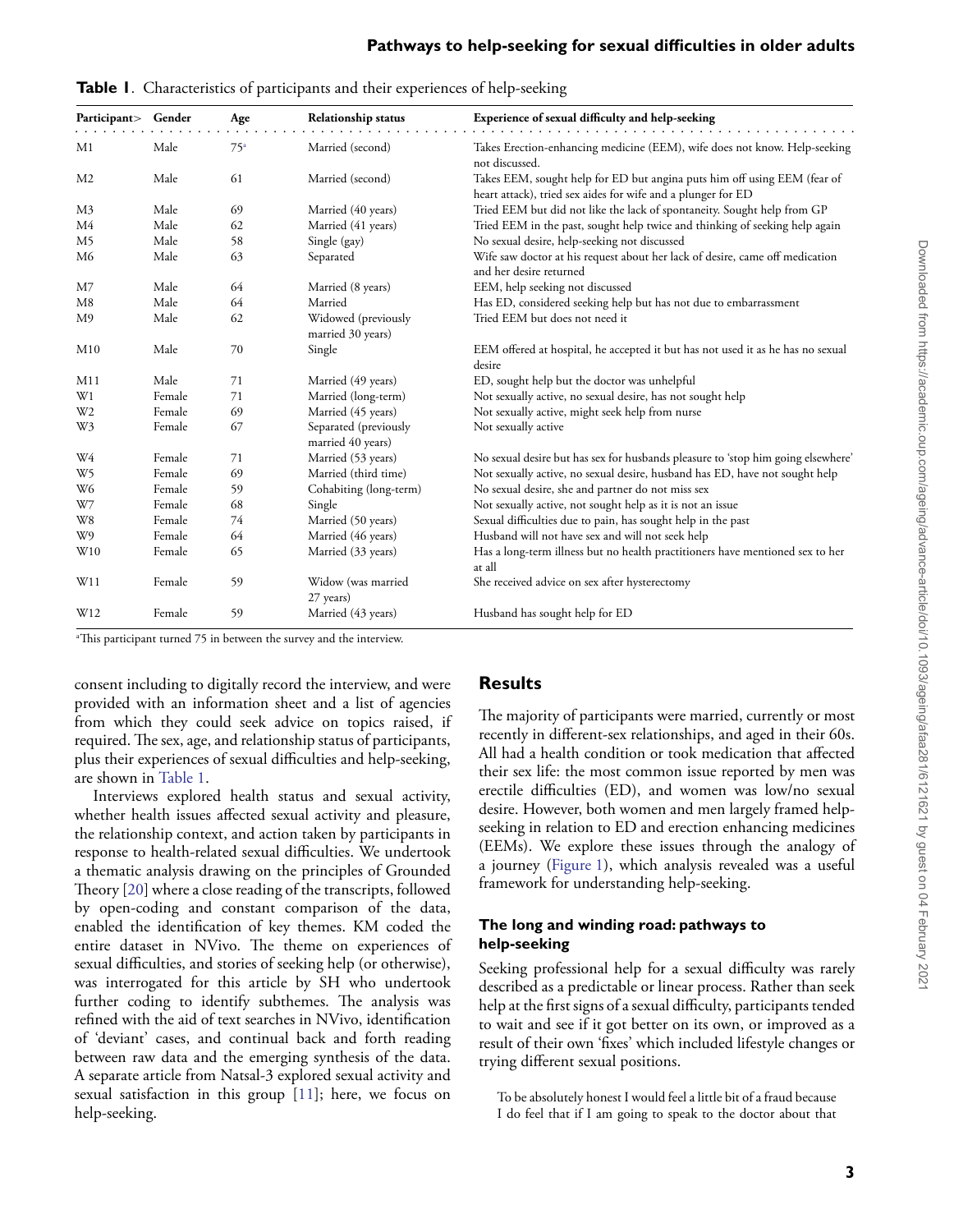[ED], the least I should do is lose weight because that'd probably have an effect *...* I would just feel, going to the doctors and saying about possibly Viagra, I think 'I should be doing other things first' (Man aged 64)

For this participant, making lifestyle changes to tackle the health behaviours which he believed contributed to his sexual difficulty caused a delay in seeking professional help. We do not know, however, if he was reluctant to seek help and used the need to lose weight as an excuse to postpone help-seeking. This participant took hypertensive medication for high blood pressure but seemed unaware of the drug's potential sexual side-effects.

Participants spent a long time, sometimes years, thinking about whether or not to seek professional help. For many, this entailed carrying out their own research by searching for information online. The desire to identify the cause of a sexual difficulty formed a strong motivating factor for seeking help and tended to follow failed attempts to selfidentify the cause. For example, one participant sought help from his GP after deciding that his alcohol use did not contribute to his ED. He undertook 'lots of reading and research' on the Internet first as a process of elimination.

I don't know whether it was my high blood pressure or the tablets from it, but increasingly from the time I was 50 I suffered from my erection not being firm enough *...* especially if I'd had a lot of alcohol, and then sometimes it was hard enough for [partner] to enjoy, sometimes it wasn't, and quite often I didn't orgasm *...* You start off thinking 'It's only drink', then it starts to happen when you don't have drink (laughs) *...* I've blamed different things at different times. (Man aged 62)

In contrast to the man in the earlier extract, this participant knew about the sexual side-effects of his medication. His concern over his partner's sexual pleasure was a driver to seeking help. Although this was not commonly expressed by men, it challenges the traditional heterosexual narrative that men prioritise their own sexual pleasure. The situation, however, is complex:

Over the years I've been very frustrated *...* when I started blaming cystitis it, in a sense, killed my sex life but it didn't stop it because I thought 'I can do this for [husband]'. (Woman aged 74)

In the absence of sexual desire or presence of sexual pain, engaging in intercourse was an attempt by this woman to find a meaningful solution when help-seeking had failed. Sexual pleasure was described in relation to the importance of sex within the relationship, and thus influenced whether a sexual difficulty caused distress and required action.

Clearly, motivation to overcome the difficulty was an important factor in setting out on the help-seeking journey. But for some, not talking about the sexual issue was linked to not seeking help. A reluctance, or inability, to talk about sex with a partner closed down opportunities to explore avenues of help. Feeling embarrassed to talk about sexual difficulties was implicit throughout the data. Examples include the privacy of sex ('My private life is very private': Man aged 69) and that talk among friends, even partners, was regarded as taboo. Some women tried to talk about a sexual issue with their husband/partner but maintained that he refused to speak about it.

He is 73 and I don't think he'd admit it but he's not really up to it, and really I couldn't be bothered *...* he doesn't talk about things like that, you couldn't even broach that subject because that would be to undermine his manliness. (Woman aged 69)

Not being able to get an erection was perceived by this participant to be damaging to her husband's self-esteem. She appears to have lost interest in sex herself, which demonstrates why it is important to view sexual issues in the context of the relationship.

Thinking, researching, and planning constituted the first steps in the help-seeking journey, which ended with a decision to seek professional help, not to seek help, or do nothing for now. Indeed, some participants believed that helpseeking was only appropriate up to a certain age, beyond which it was 'too late'. They accepted the discontinuation of their sex life and rationalised it as something that 'just happens' in older age. For them, the sexual difficulty did not negatively affect their relationship. For others, dealing with health conditions could relegate sexual issues as a lesser area of concern.

### **Destination or pit stop? Beliefs about resolution and physician response**

Help-seeking could lead to the resolution of the problem and the end of the journey. More commonly, it was simply a waymark, heralding the next journey stage and decisions to be made [\(Figure 1\)](#page-4-0). Fear of the potential side-effects of treatment was raised by men in relation to EEMs, and with reference to the other prescribed medicines they were already taking.

After I had the heart trouble, then the 'shall I, shan't I, what effect is this going have on me, is it going to give me a heart attack?' And that's one of the things that has led to the actual downward slope of our sex life, because I'm a bit frightened of taking it *...* I asked the doctor *...* he didn't give me an answer, not like straight yes or no, he hedged his bets 'Oh yeah, you should be all right'. (Man aged 61)

Deciding whether to use sexual medicines involved weighingup the pros and cons, and considering whether to prioritise sexual pleasure above perceived risk to health. While the participant had previously used EEMs, he did not get the reassurance he sought from his GP about safety given his current health status. This led to a discontinuation of EEMs and the cessation of his sex life.

Several participants were concerned that their sexual difficulty would not be taken seriously by the doctor. In particular, there was a fear that GPs would not consider ED to be a medical difficulty unless it resulted from a health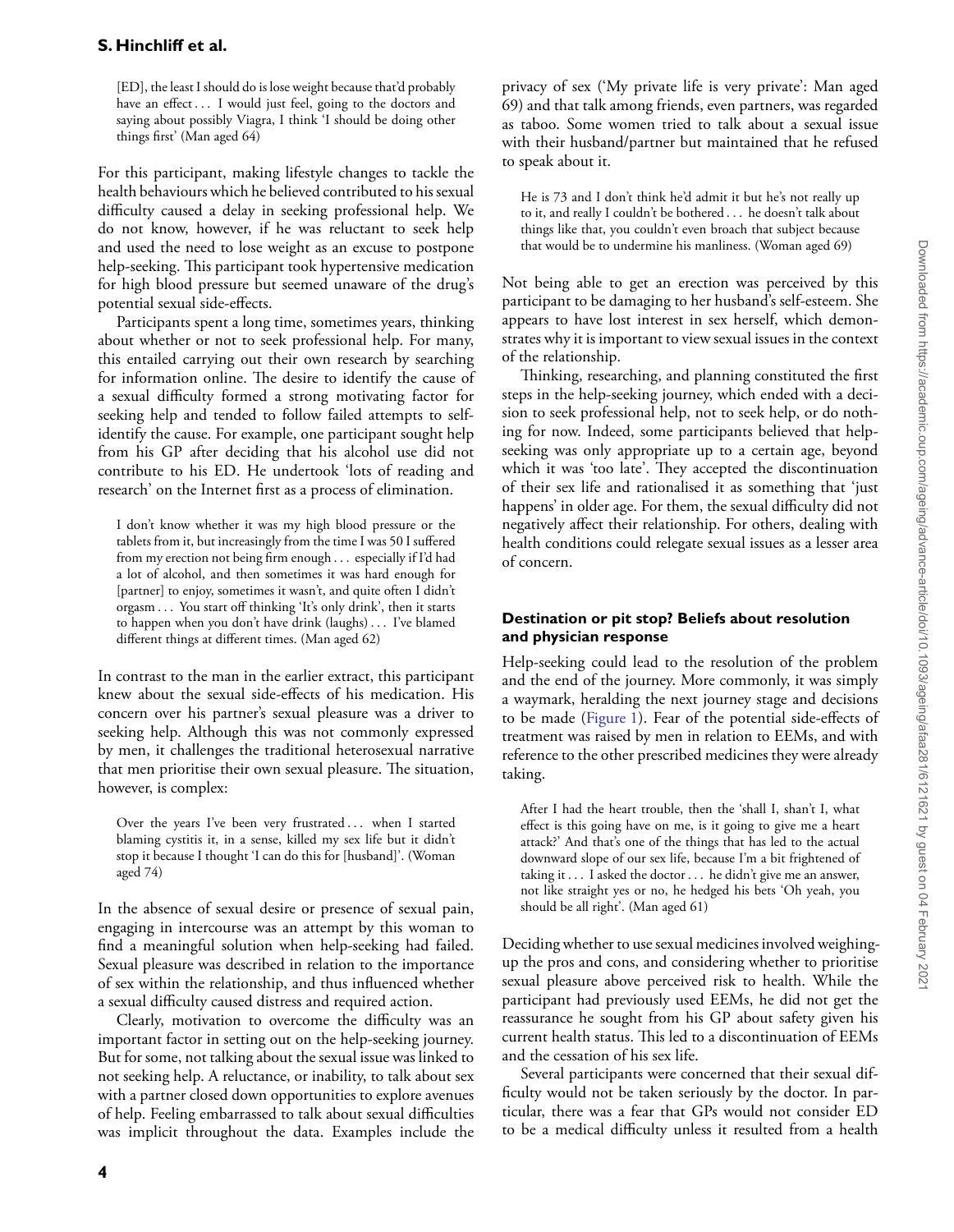



<span id="page-4-0"></span>**Figure 1**. The help-seeking pathway.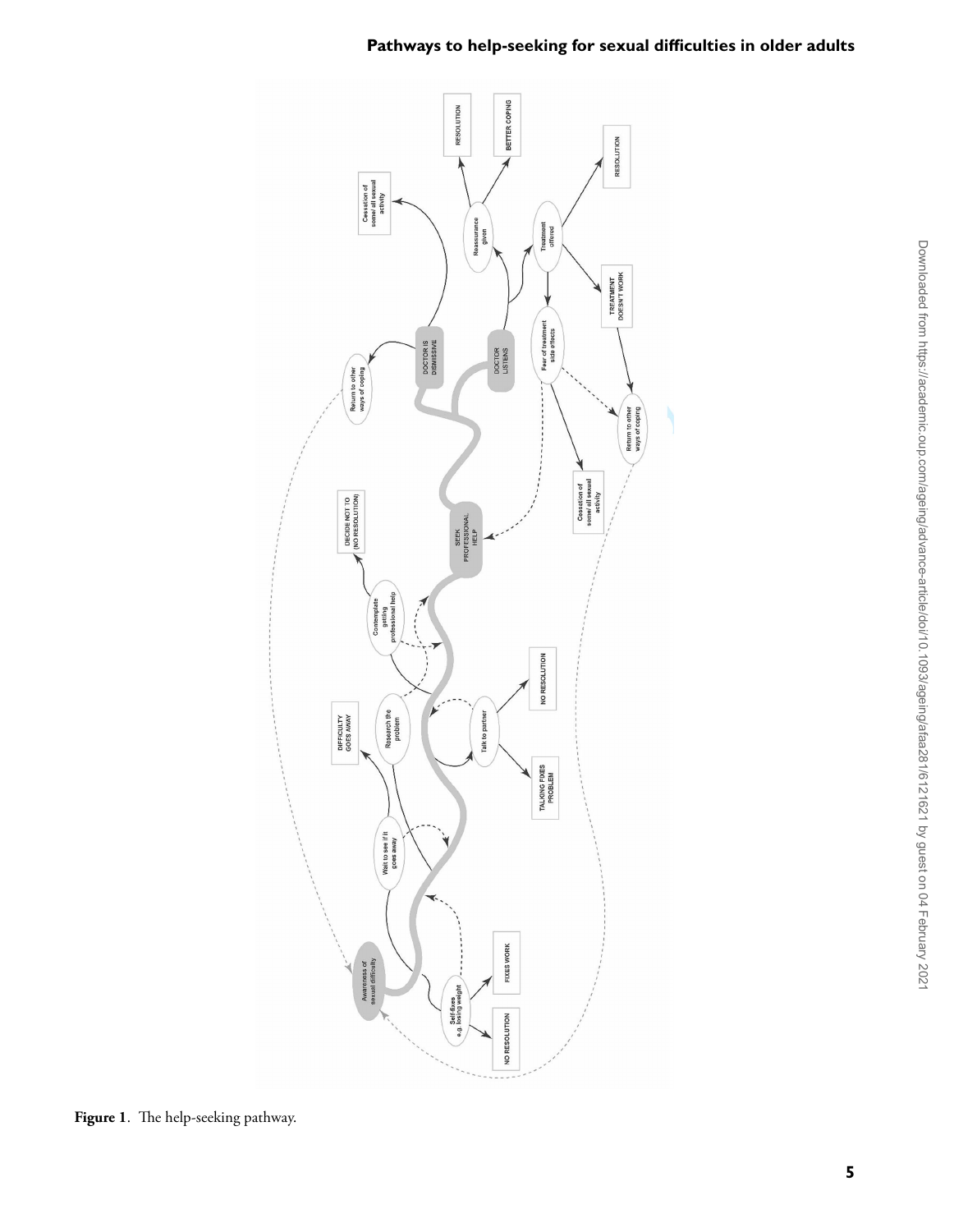condition (e.g. prostate disease). This was sometimes borne out of experience.

It seems to be - they can't give you the cure unless you pay for it, and they don't consider it to be a true medical difficulty. (Man aged 61)

Doctors did not always view sexual difficulties as 'legitimate' health difficulties. In this way, general health was prioritised over sexual health. Some participants viewed their sexual difficulty as more pressing than their health condition which also influenced the help-seeking journey. But sometimes, the response of the doctor could make participants feel that they were not being taken seriously.

I went to the doctors and they said 'Well, you've got to want to [have sex]', I said 'I want to but nothing's happening' *...* That was in my late 50s, and I went again probably a couple of years after to see a different doctor and it was exactly the same response*...* After a while I was just not bothered. I think the wife was getting frustrated because I couldn't and, of course, that impacted her moods *...* [it] changed the appetite. Yes, because the more I felt that I couldn't, the worse it was. (Man aged 71)

An outcome of not receiving appropriate care was strain on the relationship and an end to his sex life. The anticipation of not being able to get an erection appeared to make it more difficult to achieve an erection.

Having access to an approachable doctor served to facilitate help-seeking by shortening the delay and smoothing the journey. An example below is from a participant who specifically mentioned 'the better doctor' who he planned to consult about his sexual difficulties. Indeed, some participants described compassionate doctors and helpful consultations which reassured and supported them.

I went for advice from her and said 'Is this a condition that can be sorted out?' I mentioned I'd read about various aids that were available and we had a long chat and she was very sympathetic and said that this happens to countless numbers of people, you're not unique, don't worry about it. (Man aged 69)

Similarly, one female participant questioned if she was the cause of her husband's ED. But the 'very, very, good doctor' reassured her otherwise.

[The doctor said] It is to do with his medication and he was on some different medication for a while and that made him very depressed, and this is the side-effect of something else. So I'd rather him be happy and loving than have the sex and, well we wouldn't have had the sex in any case, been too bloody miserable to do it. (Woman aged 59)

While some doctors listened and took the problem seriously, this was after the topic had been raised by the participant. In the main, participants were not asked about their sexual well-being by doctors even though all participants had health conditions which are known to interfere with sexual life.

## **Discussion**

Capturing the voices of older adults has provided new insights into the help-seeking journey for those with sexual difficulties, and added to the limited evidence base in this area. Seeking help was not a straightforward or linear process. For example, participants tended not to seek help when they first experienced a sexual difficulty: they made lifestyle changes, waited to see if the problem got better on its own, and did their own research, mainly online, to identify the cause and cure [\(Figure 1\)](#page-4-0). The decision-making process involved the consideration of the importance of sexual activity within the relationship alongside potential risks such as the safety of taking medication. Indeed, a significant barrier, which to our knowledge has not been reported empirically before, was concern about the possible interaction of taking a prescribed medicine for the sexual difficulty in addition to those already taken for chronic health conditions. This is an important point given that people are living for longer, and models that project disease burden have identified that multi-morbidity will grow significantly over the next 20 years [\[21\]](#page-7-15).

Some participants in the present study never embarked on a help-seeking journey, while others began (i.e. they considered their options) but never reached a destination that brought a resolution. It could be that there was less urgency, especially for participants in long-term relationships, to get their difficulties resolved because they felt they had more time available. When participants sought help, this was chiefly because of the importance of sex within the relationship and the impact of the sexual difficulty on sexual pleasure. This finding resonates with other studies which have identified that older adults who seek help for a sexual difficulty do so because of the distress they and their partners experience [\[13,](#page-7-8) [16,](#page-7-10) [22\]](#page-7-16). This finding supports the English Longitudinal Study on Ageing but provides more depth as those data were collected during a survey where only limited textual responses could be given [\[13\]](#page-7-8). Another reason for seeking help was the desire to know the cause of their sexual difficulty. This contrasts with earlier research which identified fear of the underlying cause as a barrier to helpseeking for sexual difficulties in the older population [\[23\]](#page-7-17), and demonstrates diversity in the reasons why older adults do or do not seek help. Embarrassment and viewing sexual difficulties as 'normal' with ageing were also part of the journey: both support the findings of earlier studies [\[5,](#page-7-0) [23,](#page-7-17) [24\]](#page-7-18).

Help-seeking was influenced by whether or not participants could talk about a sexual difficulty with their partner. There was evidence that avoiding such discussions was linked to the view that ED impaired a sense of masculinity. This resonates with studies which have found that a common response for men with sexual difficulties is to remain silent [\[25,](#page-7-19) [26\]](#page-7-20). However, some men in the present study did seek help, which again shows diversity in men's experiences. For example, the Men's Attitudes to Life Events and Sexuality study [\[27\]](#page-7-21) examined masculinity, quality of life and ED in men aged 20–75 and found that being in 'good health'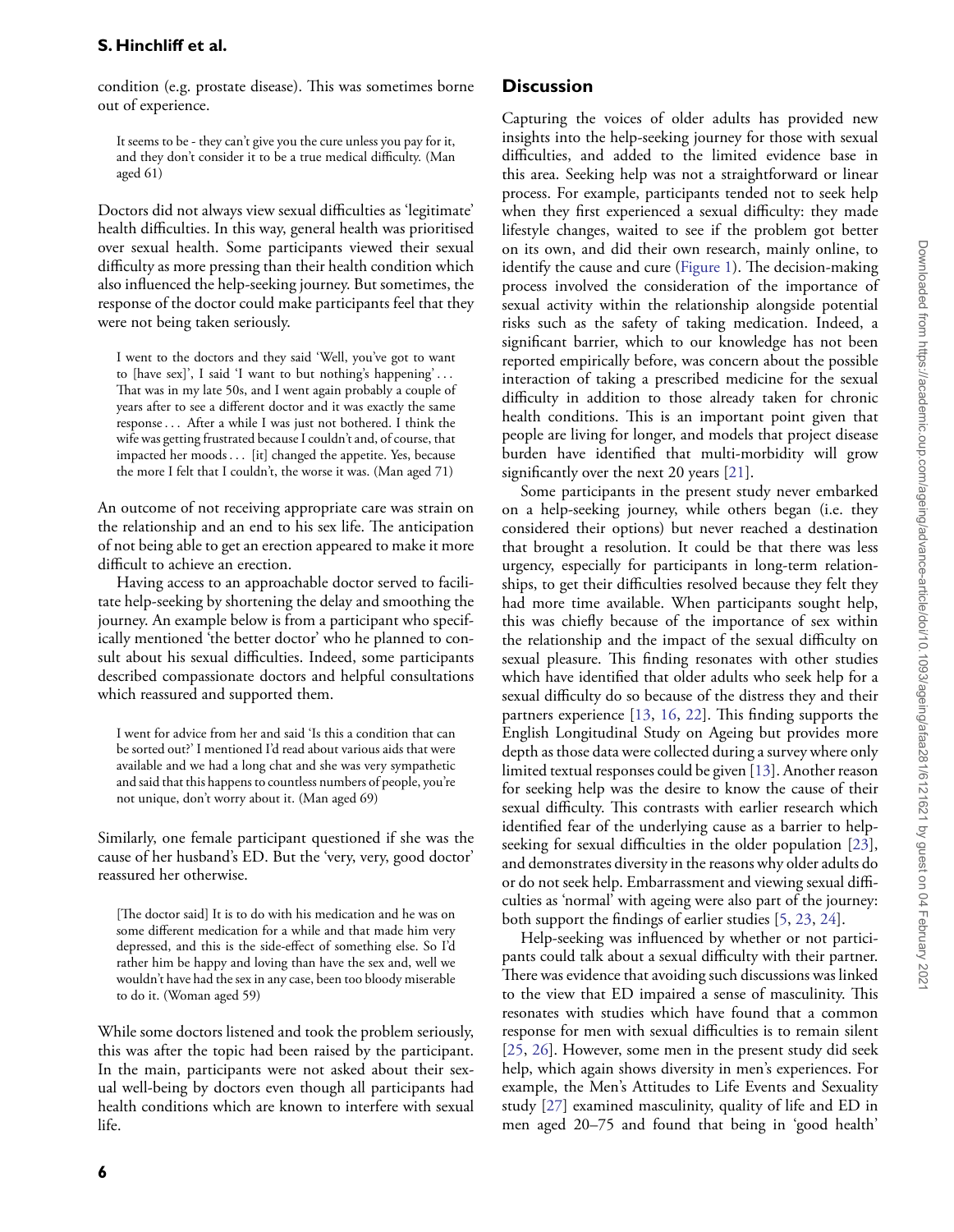and having a 'good relationship with wife/partner' were significant components of quality of life, more so than 'having a satisfying sex life'. Men with ED reported lower personal satisfaction in all quality of life components, and in particular with regard to satisfaction with sex life, but they found no differences in constructs of masculinity between men with ED who sought treatment and those with ED who did not.

An interesting point is that participants in the present study talked about their sexual issues with the interviewer, yet some felt unable to talk to their partner or a health practitioner. This contrast highlights the unique context of the interpersonal relationship, in that talking about sex with a stranger (albeit a professional researcher in a confidential interview) can be easier than talking about it with a close friend or intimate partner.

Clearly, the help-seeking journey was not linear and had many pit stops prior to reaching the destination. This information can help health practitioners to better support patients. While previous studies have identified that the GP is the main source of professional help for older adults with sexual difficulties, many health practitioners including geriatricians are involved in their care. Implications for healthcare practice include practitioner awareness that when a patient has sought help, there is likely to have been a delay, and they have built-up courage to raise the problem. Also, that their partner may have prompted the help-seeking.

Sexual difficulties should thus be treated with sensitivity. King *et al.* [\[28\]](#page-7-22) found a discrepancy between professional and patient understandings of what constituted a sexual difficulty, therefore, it is important to seek to understand what the patient views as problematic rather than being solely directed by diagnostic criteria. We recommend that practitioners reassure patients that sexual pleasure can be obtained through a varied sexual repertoire and that what counts as sex may not require an erect penis, which may help to dispel notions of ED as a threat to masculinity. Practical suggestions for health practitioners include giving patients a pre-consultation card which lists topics (including sex) they would like to talk about. This gives both the patient and practitioner permission to raise the topic: an issue identified as important to sexual communication in this population [\[29\]](#page-7-23). Practitioners could use the card to guide the consultation, thus addressing the earlier point where patients want doctors to ask them about sexual matters.

This study adds to the evidence base on older adults' sexual difficulties by introducing new insights into the helpseeking journey, in particular concerns about drug interactions. A strength is that participants were recruited from the British National Survey of Sexual Attitudes and Lifestyles which includes those who had, and had not, sought help, thus going beyond studies where participants are recruited only from clinics after seeking help. It is possible that taking part in an interview appealed to men with erection difficulties because Viagra has made it more acceptable to talk about erection difficulties [\[30\]](#page-7-24). While this reduces gender bias in

the present sample, it indicates that more research is required to explore gender differences and the help-seeking journey. Interestingly, women were more likely than men to talk about the effect of their partner's health condition on their sex lives. These gendered nuances require further exploration through qualitative research. To extend the evidence base, research is also required with populations who were not represented in this study (e.g. those who do not identify as heterosexual).

#### **Conclusion**

Sexual well-being in the context of multi-morbidities is an important area of healthcare, particularly regarding patient concerns about the effects of taking medication. Sexual activity and intimacy are increasingly recognised as key components of healthy ageing. Given that the global population is ageing and that sexual difficulties can have a significant negative impact on an individual's quality of life, it is imperative that we support older adults to seek help if they wish to.

**Declaration of Conflicts of Interest:** None.

**Declaration of Sources of Funding:** Natsal-3 is a collaboration between University College London, the London School of Hygiene and Tropical Medicine, NatCen Social Research, Public Health England (formerly the Health Protection Agency) and the University of Manchester. Natsal-3 was supported by grants from the Medical Research Council (G0701757) and the Wellcome Trust (084840), with contributions from the Economic and Social Research Council and the Department of Health. KRM and RL are supported by the United Kingdom Medical Research Council (grant number MC\_UU\_12017/11) and the Scottish Government Chief Scientist Office (grant number SPHSU11). The financial sponsors did not play a role in the design, execution, analysis and interpretation of data, or writing of the study. We thank the funders and the participants who took part in this study.

#### **References**

- <span id="page-6-0"></span>**1.** Flynn TJ, Gow AJ. Examining associations between sexual behaviours and quality of life in older adults. Age Ageing 2015; 44: 823–8.
- <span id="page-6-1"></span>**2.** Sinkovic M, Towler L. Sexual aging: a systematic review of ´ qualitative research on the sexuality and sexual health of older adults. Qual Health Res 2019; 29: 1239–54.
- <span id="page-6-2"></span>**3.** Træen B, Hald GM, Graham CA *et al.* Sexuality in older adults  $(65+)$ —an overview of the literature, part 1: sexual function and its difficulties. Int J Sex Health 2017; 29: 1–10.
- <span id="page-6-3"></span>**4.** Mitchell KR, Mercer CH, Ploubidis GB *et al.* Sexual function in Britain: findings from the third National Survey of Sexual Attitudes and Lifestyles (Natsal-3). Lancet 2013; 382: 1817–29.